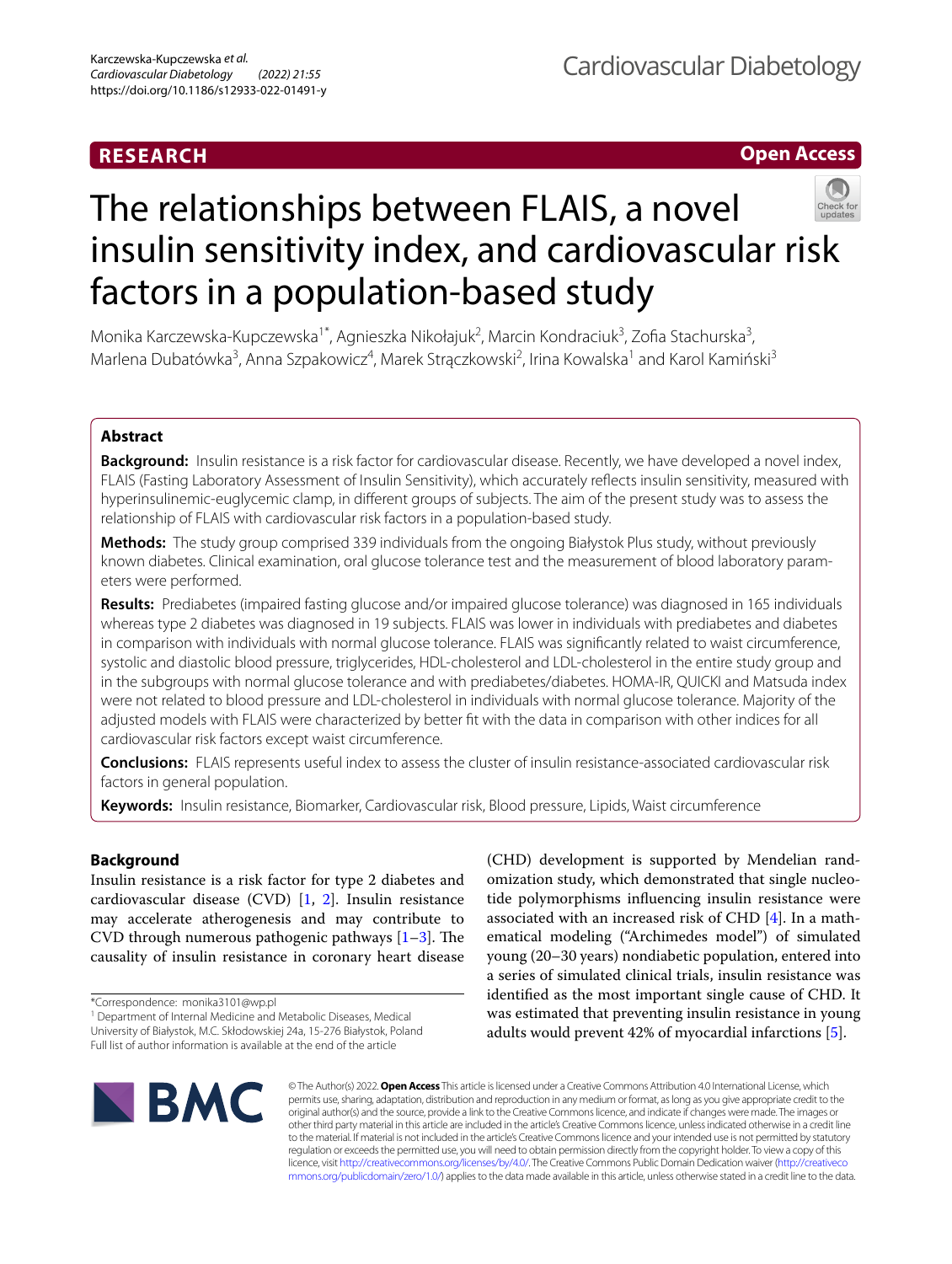Insulin resistance is associated with a cluster of CVD risk factors, such as central obesity, increased blood pressure, atherogenic dyslipidemia (increased triglycerides and decreased HDL-cholesterol), disturbances of glucose tolerance, which are together termed as metabolic syndrome  $[1, 6, 7]$  $[1, 6, 7]$  $[1, 6, 7]$  $[1, 6, 7]$  $[1, 6, 7]$ . These factors coexist together more often that may be explained by chance, and insulin resistance seems to play a crucial role in this clustering [\[1](#page-8-0)]. Insulin resistance may aggravate each of the components of metabolic syndrome, but may also independently promote inflammation and atherogenesis  $[1-3, 8]$  $[1-3, 8]$  $[1-3, 8]$  $[1-3, 8]$ . It should also be noted that metabolic syndrome criteria are not efective in identifying insulin resistant individuals, and insulin resistant individuals not identifed are also at increased CVD risk [\[9](#page-8-8)].

LDL-cholesterol is a well-established causal factor of atherosclerotic CVD [[10\]](#page-8-9). Insulin decreases LDL-cholesterol through an increase in LDL receptor activity and LDL clearance [\[11](#page-8-10)]. In insulin resistant states, such as type 2 diabetes, LDL catabolism is decreased [[12\]](#page-8-11). In the study of 1340 individuals with childhood or youth onset type 2 diabetes, the prevalence of dyslipidemia was 82% and high LDL-cholesterol was the most common lipid abnormality, present in 64.5% of individuals [\[13](#page-8-12)].

Current guidelines for CVD prevention in clinical practice include, together, with the factors describes above, conditions with the established link with insulin resistance, like increased body mass index (BMI) and type 2 diabetes, as well as interventions directed at improving insulin sensitivity, such as heathy diet and regular physical activity  $[14]$  $[14]$ . It is worth noting that even in nonobese nondiabetic individuals insulin resistance is predictor of CVD [\[15](#page-8-14)].

Thus, an early detection of insulin resistance may be important for CVD prevention. However, hyperinsulinemic-euglycemic clamp, "the gold standard" in measurement of insulin action in vivo  $[16]$  $[16]$ , is laborious, costly and difficult to apply in everyday clinical practice. Indirect indices of insulin sensitivity/resistance utilize mainly fasting or oral glucose tolerance test (OGTT) glucose and insulin concentrations  $[17–19]$  $[17–19]$ , however they usually display weaker accuracy in population without overt metabolic disturbances. The method of the measurement of insulin sensitivity may largely infuence the results, as insulin sensitivity measured with hyerinsulinemic-euglycemic clamp, but not fasting insulin, was a predictor of CHD and stroke/transient ischemic attack [\[20](#page-8-18), [21](#page-8-19)].

We developed a novel insulin sensitivity index, based on fasting laboratory parameters, called FLAIS (Fasting Laboratory Assessment of Insulin Sensitivity) [\[22\]](#page-8-20), which accurately refects insulin sensitivity, measured with hyperinsulinemic-euglcemic clamp, in diferent groups of subjects. This index utilizes red blood cell count (RBC),

alanine aminotransferase (AlAt) activity, serum C-peptide, sex hormone-binding globulin (SHBG), adiponectin and insulin-like growth factor-binding protein 1 (IGFBP-1) concentrations. FLAIS displayed stronger correlations with clamp-derived insulin sensitivity than other indices studied  $[22]$  $[22]$ . Thus, we hypothesized that FLAIS may be associated with CVD risk factors.

The aim of the present study was to assess the relationship of FLAIS with CVD risk factors in a populationbased study.

## **Methods**

## **Study group**

The study group comprised 339 individuals, 146 males and 193 females, without previously known diabetes. Participants aged 20–80 were randomly recruited from the city population database in order to refect the general population as described previously [\[23](#page-8-21)]. All underwent clinical examination and appropriate laboratory tests  $[24]$  $[24]$ . Subject with active inflammation (CRP > 10 ng/ mL) were excluded. OGTT was performed with the measurement of plasma glucose and serum insulin. Diabetes was diagnosed in patients with a glucose level at 2 h in OGTT ≥ 200 mg/dL. Prediabetes, impaired fasting glucose (IFG), and impaired glucose tolerance (IGT) were diagnosed as follows: IFG was diagnosed in patients with both fasting glucose levels 100–125 mg/dL and a glucose level at 2 h in OGTT<140 mg/dL, and IGT was diagnosed in patients with a glucose level at 2 h in OGTT between 140 and 199 mg/dL. Glucose metabolism was considered normal if the fasting glucose level was <100 mg/dL and the glucose level at 2 h in OGTT was <140 mg/dL. Prediabetes (IFG and/or IGT) was diagnosed in 165 individuals whereas type 2 diabetes was diagnosed in 19 subjects. Due to the small number of subject with type 2 diabetes, individuals with prediabetes and individuals with newly diagnosed type 2 diabetes were pooled in the analyses  $(184 \text{ subjects}, 96 \text{ males} and 88 \text{ females}).$  The remaining 155 subjects (50 males and 105 females) had normal glucose tolerance. There were no patients with unclear diabetic status in the study. In the entire study group, 14 individuals (4 with normal glucose tolerance and 10 with prediabetes/diabetes) had established CVD, including 7 with previous myocardial infarction (one person had also previous stroke), 4 with stable coronary heart disease, 3 with peripheral artery disease. Furthermore, in the entire study group, 219 individuals were not taking any medications infuencing glucose metabolism or CVD risk factors, whereas 120 individuals were taking medications (most of them were taking more than one drug), including 31 receiving statins, 5—fbrates, 59—beta-blockers, 2—alpha-blockers, 22—acetylsalicylic acid, 43—angiotensin-converting enzyme inhibitors, 21—angiotensin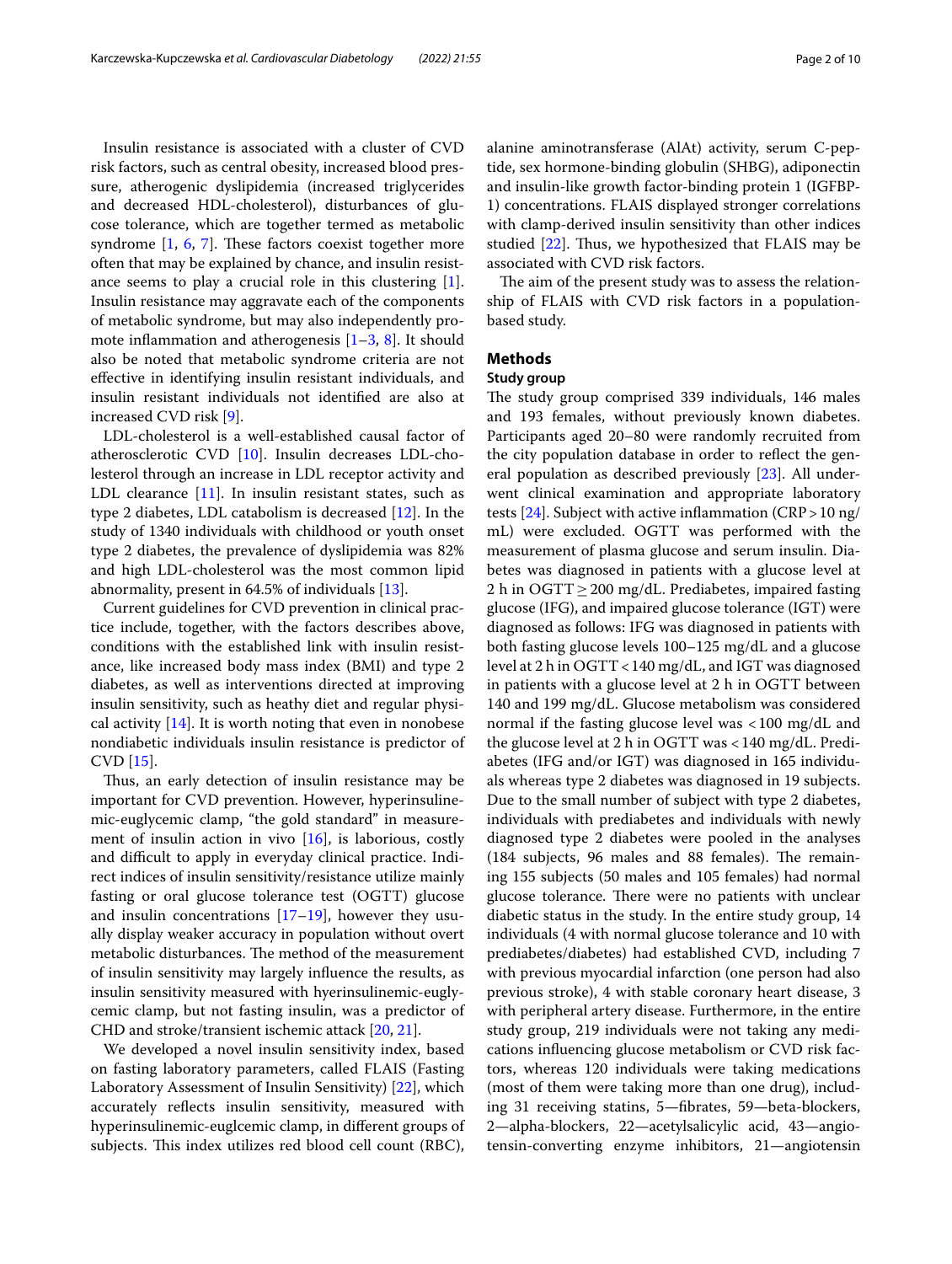receptor blockers, 28—calcium channel blockers, 22 diuretics, 22—levothyroxine and 3—steroids. The study protocol was approved by the local ethics committee of the Medical University of Białystok, Poland, Approval no: R-I-002/108/2016. A written informed consent was obtained from all individuals before their participation in the study.

### **Laboratory analyses**

Plasma glucose, serum insulin, lipids were measured with standard laboratory procedures as described previously [[23\]](#page-8-21). We also analyzed indirect indices of insulin sensitivity/resistance based on fasting or OGTT plasma glucose and serum insulin concentrations, homeostasis model assessment-insulin resistance (HOMA-IR) [\[17](#page-8-16)], quantitative insulin sensitivity check index [[18\]](#page-8-23) and Matsuda index (available in 337 subjects because no insulin measurements from OGTT were available in 2 subjects) [[19](#page-8-17)].

Blood morphology, serum aspartate aminotransferase (AspAt) and AlAt activities were measured as previously described [[22\]](#page-8-20). For the remaining measurements, serum and plasma samples were stored at  $-80$  °C until analyses. Serum C-peptide, SHBG, adiponectin and IGFBP-1 concentrations were measured as previously described [\[22](#page-8-20)].

## **Calculation of FLAIS**

FLAIS was calculated as described previously [\[22](#page-8-20)]:

FLAIS =  $11.5847$  – red blood cells (RBC)  $\times$  0.9622 − AlAt × 0.0308 − C-peptide × 1.0718  $+$  SHBG  $\times$  0.0239  $+$  Adiponectin  $\times$  0.0466  $+$  IGFBP-1  $\times$  0.1206.

### **Statistical analysis**

The statistical analysis was performed using STATIS-TICA 13.5 software (StatSoft Poland, Kraków). The descriptive data are presented as mean $\pm$ SD. Shapiro– Wilk test was used to asses normal distribution. Variables, which did not have normal distribution (fasting and post-OGTT insulin, triglycerides, HOMA-IR, Matsuda index, AlAt, SHBG, adiponectin and IGFBP-1) were log-transformed prior to an analyses. For the purpose of the data presentation, absolute values are shown in "[Results](#page-2-0)" section. The differences between the groups with and without disturbance of glucose tolerance were estimated with the unpaired Student's t test. The relationships between variables were studied with Pearson product moment correlation analysis and with multiple regression analysis. The differences between 2 correlation coefficients were analyzed with Fisher z transformation and two-tailed Fisher z test. The level of significance was accepted at  $p < 0.05$ .

Diferent multiple regression analysis models estimating the relationships of FLAIS and other indices of insulin sensitivity/resistance with CVD risk factors adjusted for age, sex, taking medications (or not) and glucose tolerance status, were compared using Akaike Information Criterion (AIC) with GraphPad Prism version 9.3.1 (GraphPad Software, San Diego, CA, USA). AIC determines which model out of 2 models analyzed better fts the data. The better model is characterized by lower AIC. Analysis of AIC indicates also the probability that the preferred model is correct.

#### <span id="page-2-0"></span>**Results**

## **The characteristics of the study group**

Subjects with prediabetes/diabetes had higher BMI, waist circumference, systolic and diastolic blood pressure, fasting and post-OGTT glucose and insulin, HOMA-IR and lower QUICKI and Matsuda index in comparison with individuals with normal glucose tolerance (all  $p < 0.001$ ) (Table [1\)](#page-2-1). Triglycerides  $(p < 0.001)$  and LDL-cholesterol

<span id="page-2-1"></span>**Table 1** Clinical characteristics of the groups with normal glucose tolerance and with prediabetes/type 2 diabetes

|                                      | Normal glucose<br>tolerance<br>$(n=155)$ | Prediabetes/<br>diabetes<br>$(n = 184)$ |
|--------------------------------------|------------------------------------------|-----------------------------------------|
| Age (years)                          | $42.33 \pm 14.23$                        | $51.61 \pm 14.19*$                      |
| Sex (M/F)                            | 50/105                                   | 96/88*                                  |
| Systolic BP (mmHq)                   | $117.42 \pm 14.42$                       | 128.88 ± 18.14*                         |
| Diastolic BP (mmHg)                  | $78.91 \pm 8.88$                         | $83.96 \pm 11.17*$                      |
| BMI ( $kg/m2$ )                      | $74.79 + 4.14$                           | $27.96 \pm 4.59*$                       |
| Waist circumference (cm)             | $81.12 \pm 11.25$                        | $91.06 \pm 12.96*$                      |
| Fasting plasma glucose (mg/dL)       | $93.24 \pm 4.53$                         | $106.16 \pm 10.38*$                     |
| Post-OGTT plasma glucose (mg/<br>dL) | $107.29 \pm 18.92$                       | $141.25 \pm 41.93*$                     |
| Fasting serum insulin (µlU/mL)       | $9.71 \pm 5.03$                          | $14.49 \pm 9.19*$                       |
| Post-OGTT serum insulin (µIU/mL)     | $43.13 \pm 28.42$                        | $82.92 \pm 91.91*$                      |
| Cholesterol (mg/dL)                  | $182.36 + 37.64$                         | $190.34 + 38.14$                        |
| Triglycerides (mg/dL)                | $96.28 + 60.19$                          | $118.01 \pm 72.89*$                     |
| HDL-cholesterol (mg/dL)              | $63.05 \pm 16.60$                        | $58.93 \pm 14.17*$                      |
| LDL-cholesterol (mg/dL)              | $117.84 \pm 32.37$                       | $127.10 \pm 35.76*$                     |
| <b>HOMA-IR</b>                       | $2.25 + 1.20$                            | $3.88 \pm 2.82*$                        |
| <b>QUICKI</b>                        | $0.35 \pm 0.02$                          | $0.32 \pm 0.03*$                        |
| Matsuda index                        | $6.21 + 2.71$                            | $3.81 \pm 2.28*$                        |
| RBC (mln/µL)                         | $4.71 + 0.46$                            | $4.83 \pm 0.40*$                        |
| AlAt (U/L)                           | $19.89 \pm 11.67$                        | $25.06 \pm 14.83*$                      |
| C-peptide (pmol/mL)                  | $0.71 \pm 0.22$                          | $0.92 \pm 0.38*$                        |
| SHBG (nmol/L)                        | $38.55 \pm 25.79$                        | 30.44 ± 17.92*                          |
| Adiponectin (µg/mL)                  | $16.18 \pm 9.29$                         | $10.05 \pm 7.29*$                       |
| IGFBP-1 (ng/mL)                      | $3.18 + 2.70$                            | $2.12 \pm 1.72*$                        |
| <b>FLAIS</b>                         | $7.74 \pm 1.59$                          | $6.64 \pm 1.41*$                        |

\*p<0.05 vs normal glucose tolerance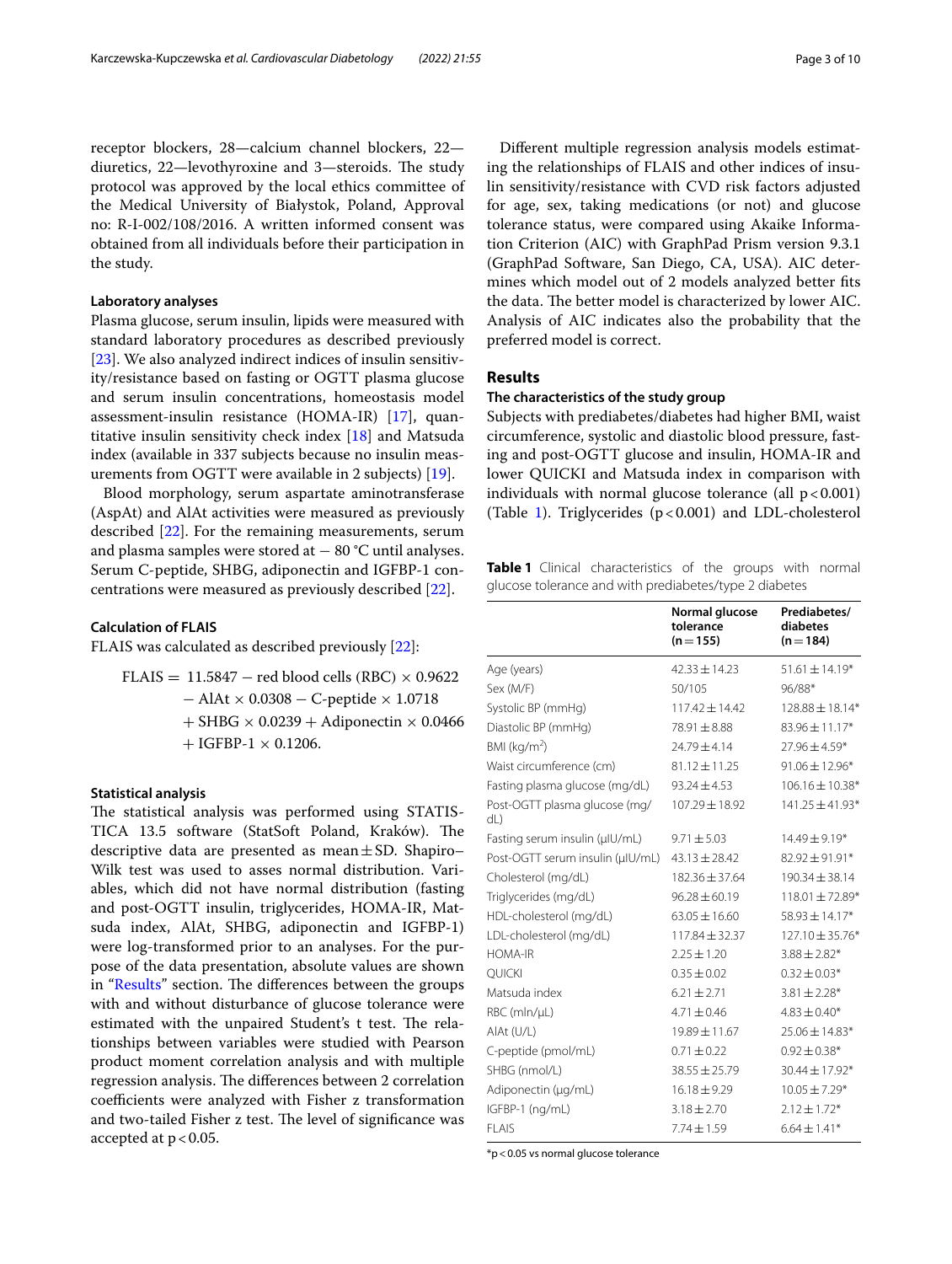$(p=0.014)$  were higher and HDL-cholesterol  $(p=0.014)$ was lower in subjects with prediabetes/diabetes (Table [1](#page-2-1)).

All parameters forming the FLAIS index difered between the group with normal glucose tolerance and the group with prediabetes/diabetes. RBC ( $p=0.012$ ), AlAt, C-peptide (both  $p < 0.001$ ) were higher whereas SHBG  $(p=0.002)$ , adiponectin and IGFBP-1 (both  $p<0.001$ ) were lower in individuals with prediabetes/diabetes in comparison with individuals with normal glucose tolerance (Table [1\)](#page-2-1). FLAIS was lower in the group with prediabetes/diabetes in comparison with the group with normal glucose tolerance  $(p < 0.001)$  (Table [1](#page-2-1)).

## **Correlations between FLAIS, other indices of insulin sensitivity/resistance and cardiovascular risk factors**

FLAIS was related to systolic and diastolic blood pressure, waist circumference, log triglycerides, HDL-cholesterol and LDL-cholesterol in the entire study group (Table [2\)](#page-3-0). Correlations of FLAIS with CVD risk factors had coefficients higher or comparable as those observed for other indices of insulin sensitivity/resistance. We were able to detect statistically signifcant diferences for the correlations of FLAIS with systolic blood pressure and HDL-cholesterol in comparison with the correlations of other indices with these parameters (systolic blood pressure, HOMA-IR  $p=0.033$ ; QUICKI,  $p=0.024$ ; HDL-cholesterol, HOMA-IR and QUICKI,  $p=0.036$ ; Matsuda  $p = 0.0007$ ; p values for the comparison between 2 correlation coefficients). The correlation coefficients for FLAIS were higher than for the parameters forming FLAIS analyzed separately, except AlAt and LDL-cholesterol (Table [3\)](#page-3-1). Exclusion of subjects with established CVD or receiving any treatment did not change the results (data not shown).

We also analyzed correlations of FLAIS with cardiovascular risk factors n the groups of subjects with normal glucose tolerance and with prediabetes/diabetes separately. In the group with normal glucose tolerance, FLAIS was related to systolic and diastolic blood pressure, waist circumference, triglycerides, HDL-cholesterol and LDLcholesterol. In this group, none of other indices analyzed was related to systolic blood pressure, diastolic blood pressure and LDL-cholesterol (Table [4\)](#page-4-0).

In the group with prediabetes/diabetes, FLAIS was also related to systolic and diastolic blood pressure, waist circumference, log triglycerides, HDL-cholesterol and LDL-cholesterol. Correlations of FLAIS with systolic and diastolic blood pressure and HDL-cholesterol had slightly higher correlation coefficients than those observed for other indices whereas those for other parameters analyzed they were comparable (Table [5](#page-4-1)).

<span id="page-3-0"></span>**Table 2** Correlations between indirect indices of insulin sensitivity/resistance and cardiovascular risk factors in the entire study group  $(n=339)$ 

|                          | <b>FLAIS</b> |         | <b>HOMA-IR</b> |         | <b>OUICKI</b> |         | Matsuda index |         |
|--------------------------|--------------|---------|----------------|---------|---------------|---------|---------------|---------|
|                          |              | p       |                | p       |               | p       |               | р       |
| Systolic blood pressure  | $-0.37$      | < 0.001 | 0.22           | < 0.001 | $-0.21$       | < 0.001 | $-0.26$       | < 0.001 |
| Diastolic blood pressure | $-0.33$      | < 0.001 | 0.32           | < 0.001 | $-0.31$       | < 0.001 | $-0.32$       | < 0.001 |
| Waist                    | $-0.64$      | < 0.001 | 0.63           | < 0.001 | $-0.61$       | < 0.001 | $-0.60$       | < 0.001 |
| <b>Triglycerides</b>     | $-0.42$      | < 0.001 | 0.41           | < 0.001 | $-0.40$       | < 0.001 | $-0.44$       | < 0.001 |
| HDI-cholesterol          | 0.51         | < 0.001 | $-0.37$        | < 0.001 | 0.37          | < 0.001 | 0.34          | < 0.001 |
| <b>IDI-cholesterol</b>   | $-0.21$      | < 0.001 | 0.21           | < 0.001 | $-0.21$       | < 0.001 | $-0.19$       | < 0.001 |

<span id="page-3-1"></span>

| Table 3 Correlations between parameters forming FLAIS index and cardiovascular risk factors in the entire study group (n = 339) |  |
|---------------------------------------------------------------------------------------------------------------------------------|--|
|---------------------------------------------------------------------------------------------------------------------------------|--|

|                          | <b>RBC</b> |         | AIAt    |         | C-peptide |         | <b>SHBG</b> |         | Adiponectin |         | IGFBP-1 |         |
|--------------------------|------------|---------|---------|---------|-----------|---------|-------------|---------|-------------|---------|---------|---------|
|                          |            | р       | r       | р       | r,        | р       | r           | р       |             | р       |         | р       |
| Systolic blood pressure  | 0.25       | < 0.001 | 0.30    | < 0.001 | 0.26      | < 0.001 | $-0.28$     | < 0.001 | $-0.20$     | < 0.001 | $-0.28$ | < 0.001 |
| Diastolic blood pressure | 0.24       | < 0.001 | 0.27    | < 0.001 | 0.26      | < 0.001 | $-0.22$     | < 0.001 | $-0.16$     | 0.003   | $-0.29$ | < 0.001 |
| Waist                    | 0.40       | < 0.001 | 0.49    | < 0.001 | 0.55      | < 0.001 | $-0.45$     | < 0.001 | $-0.37$     | < 0.001 | $-0.51$ | < 0.001 |
| <b>Triglycerides</b>     | 0.25       | < 0.001 | 0.39    | < 0.001 | 0.39      | < 0.001 | $-0.31$     | < 0.001 | $-0.33$     | < 0.001 | $-0.25$ | < 0.001 |
| HDI-cholesterol          | $-0.37$    | < 0.001 | $-0.29$ | < 0.001 | $-0.29$   | < 0.001 | 0.44        | < 0.001 | 0.44        | < 0.001 | 0.36    | < 0.001 |
| I DI-cholesterol         | 0.15       | 0.006   | 0.23    | < 0.001 | 0.12      | 0.024   | $-0.20$     | < 0.001 | 0.03        | 0.60    | $-0.15$ | 0.007   |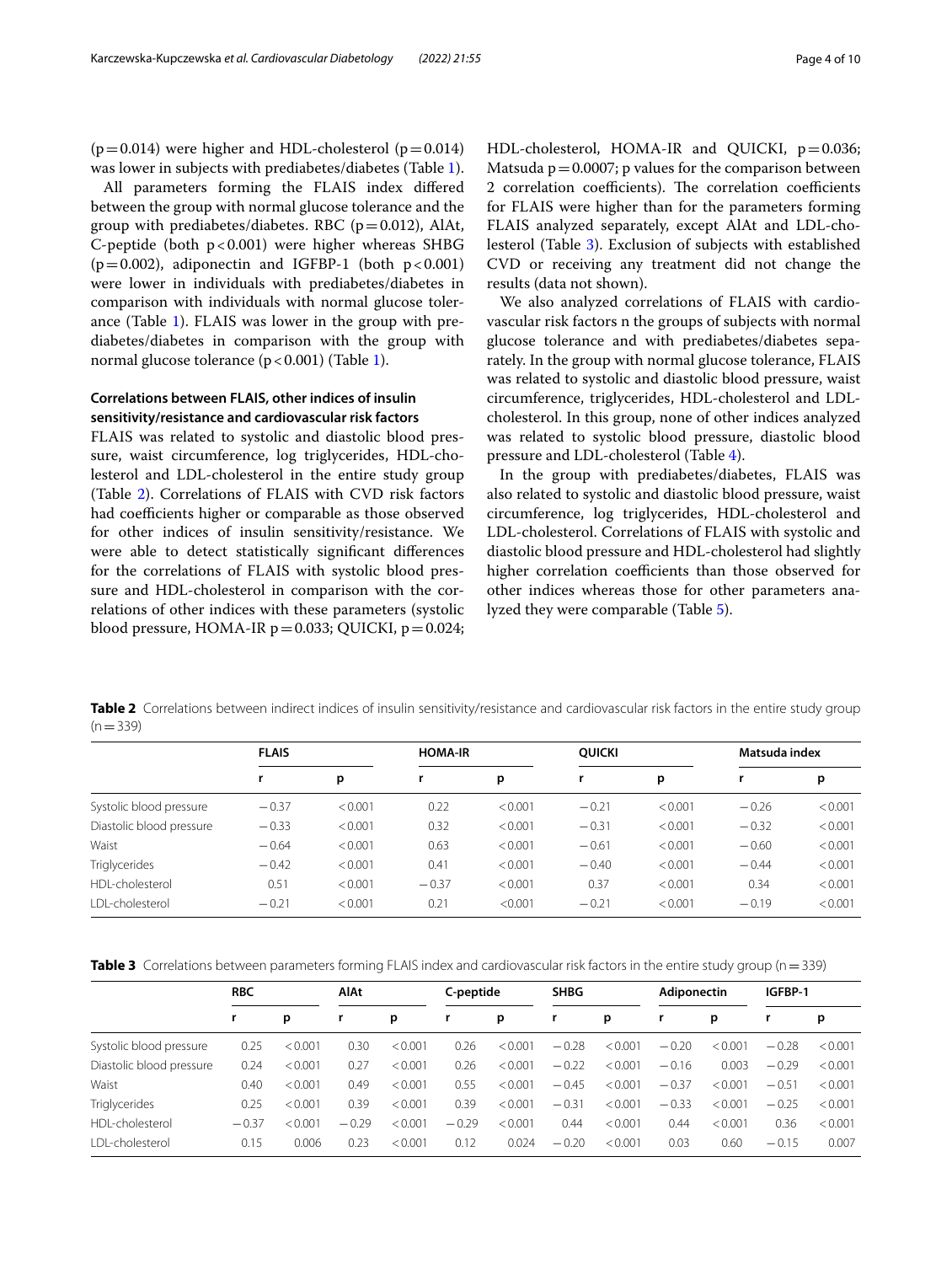| <b>FLAIS</b> |         | <b>HOMA-IR</b> |         | <b>OUICKI</b> |         |         |               |
|--------------|---------|----------------|---------|---------------|---------|---------|---------------|
|              | p       |                | p       |               | p       |         | р             |
| $-0.35$      | < 0.001 | 0.02           | 0.77    | $-0.01$       | 0.95    | $-0.04$ | 0.63          |
| $-0.22$      | 0.006   | 0.14           | 0.075   | $-0.14$       | 0.16    | $-0.15$ | 0.057         |
| $-0.60$      | < 0.001 | 0.52           | < 0.001 | $-0.49$       | < 0.001 | $-0.43$ | < 0.001       |
| $-0.26$      | 0.001   | 0.22           | 0.006   | $-0.21$       | 0.01    | $-0.28$ | < 0.001       |
| 0.52         | < 0.001 | $-0.39$        | < 0.001 | 0.38          | < 0.001 | 0.34    | < 0.001       |
| $-0.20$      | 0.012   | 0.14           | 0.087   | $-0.14$       | 0.079   | $-0.14$ | 0.082         |
|              |         |                |         |               |         |         | Matsuda index |

<span id="page-4-0"></span>**Table 4** Correlations between indirect indices of insulin sensitivity/resistance and cardiovascular risk factors in the group with normal glucose tolerance ( $n=155$ )

<span id="page-4-1"></span>**Table 5** Correlations between indirect indices of insulin sensitivity/resistance and cardiovascular risk factors in the group with prediabetes/diabetes ( $n=184$ )

|                          | <b>FLAIS</b> |         | <b>HOMA-IR</b> |         | <b>OUICKI</b> |         | Matsuda index |         |
|--------------------------|--------------|---------|----------------|---------|---------------|---------|---------------|---------|
|                          |              | р       | R              | p       |               | p       |               | р       |
| Systolic blood pressure  | $-0.25$      | 0.001   | 0.17           | 0.023   | $-0.15$       | 0.044   | $-0.19$       | 0.01    |
| Diastolic blood pressure | $-0.32$      | < 0.001 | 0.31           | < 0.001 | $-0.30$       | < 0.001 | $-0.30$       | < 0.001 |
| Waist                    | $-0.57$      | < 0.001 | 0.58           | < 0.001 | $-0.57$       | < 0.001 | $-0.57$       | < 0.001 |
| <b>Triglycerides</b>     | $-0.49$      | < 0.001 | 0.46           | < 0.001 | $-0.47$       | < 0.001 | $-0.48$       | < 0.001 |
| HDL-cholesterol          | 0.48         | < 0.001 | $-0.32$        | < 0.001 | 0.32          | < 0.001 | 0.31          | < 0.001 |
| LDL-cholesterol          | $-0.16$      | 0.03    | 0.19           | 0.01    | $-0.19$       | 0.01    | $-0.16$       | 0.028   |

#### **Multiple regression analysis**

After adjustment for age, sex, taking (or not) medications, and for glucose tolerance status (normal glucose tolerance vs prediabetes/diabetes), FLAIS was still signifcantly related to all analyzed cardiovascular risk factors (Table  $6$ ). Regarding other indices, none of them was signifcantly related to systolic blood pressure in the adjusted models. In most cases,  $\mathbb{R}^2$  of the models with FLAIS was higher than for HOMA-IR, QUICKI and Matsuda index for all cardiovascular risk factors except waist circumference.

The direct comparison between adjusted models containing FLAIS with adjusted models containing other indices using AIC is presented in Table [6.](#page-5-0) In most cases, models with FLAIS were preferred over the models with HOMA-IR, QUICKI or Matsuda index for all cardiovascular risk factors analyzed. The exceptions were: waist circumference (all indices), triglycerides and the model with Matsuda index. For systolic blood pressure the probability that the model with FLAIS is the preferred model was over 90% and for LDL-cholesterol it was over 95% (Table [6\)](#page-5-0). For triglycerides (except the model with Matsuda index) and HDL-cholesterol the probability that the model with FLAIS is the preferred model ranged from 63.7 to 83.9%, whereas for diastolic blood pressure the range of the probability was from 56.2 to 79.6% in comparison with the models with 3 other indices analyzed (Table [6](#page-5-0)).

#### **Discussion**

In the present study, we demonstrated that novel insulin sensitivity index, FLAIS, is signifcantly associated with CVD risk factors in population-based cohort study and thus can be applied in general population, both in individuals with normal glucose tolerance and with individuals with prediabetes/diabetes. Furthermore, HOMA-IR, QUICKI and Matsuda index were not related to blood pressure and LDL-cholesterol in individuals with normal glucose tolerance. Majority of the adjusted models with FLAIS were characterized by better ft with the data in comparison with other indices for all risk factors except waist circumference.

 Identifcation of insulin resistance in population without disturbances in glucose tolerance may be important for CVD prevention. In our study, FLAIS was signifcantly related to waist circumference, systolic and diastolic blood pressure, triglycerides, HDL-cholesterol and LDL-cholesterol not only in the entire study group, but also in the subgroup with normal glucose tolerance. Importantly, none of other indices analyzed was signifcantly related to all CVD risk factors in the group with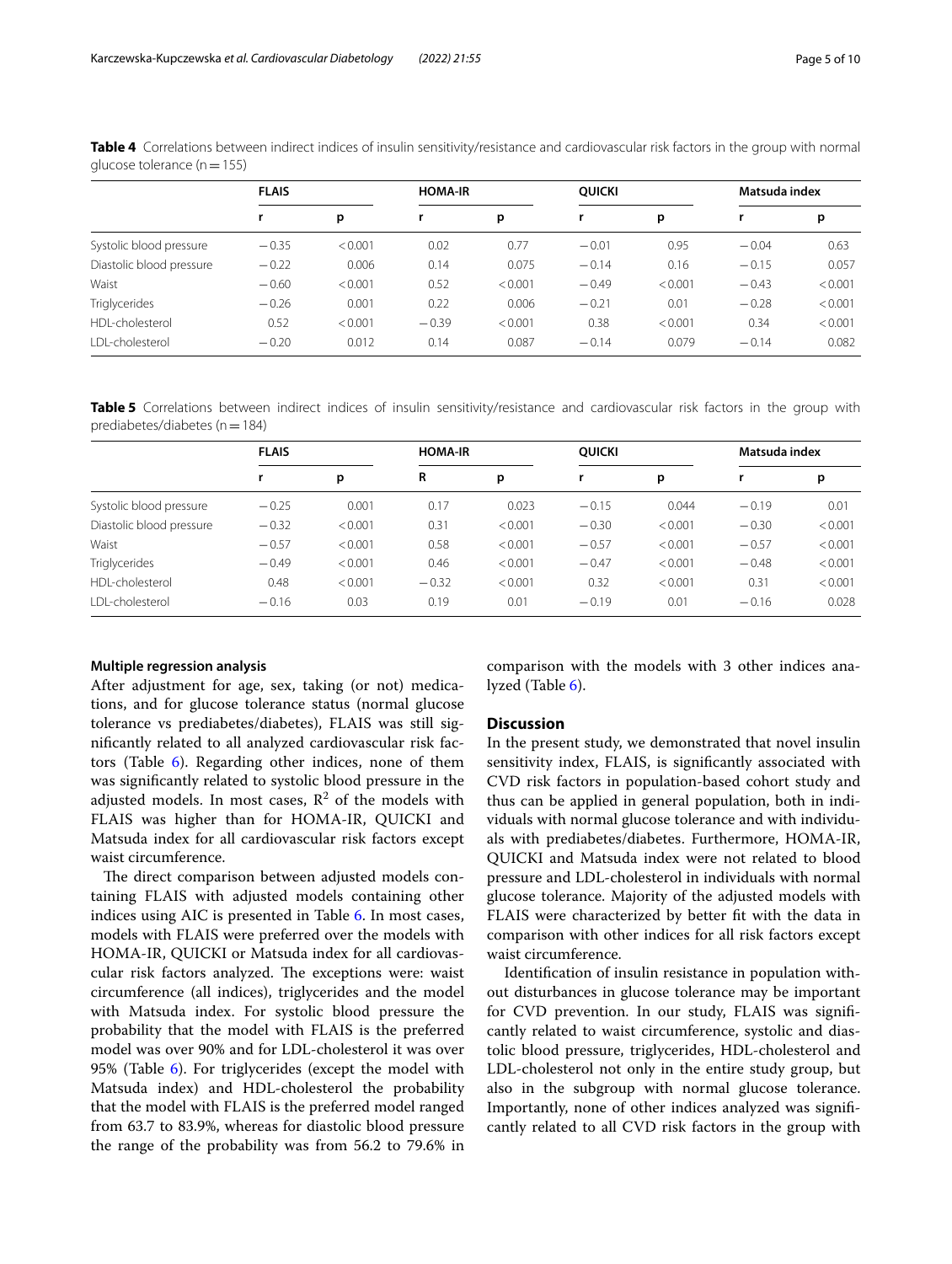<span id="page-5-0"></span>

|                                                       | Systolic blood pressure |       | Diastolic blood<br>pressure |          | Waist circumference |        | Triglycerides     |          | HDL-cholesterol |       | LDL-cholesterol   |          |
|-------------------------------------------------------|-------------------------|-------|-----------------------------|----------|---------------------|--------|-------------------|----------|-----------------|-------|-------------------|----------|
|                                                       | $\mathbf{\Omega}$       | Ω     | മ                           | $\Omega$ | മ                   | ௨      | $\mathbf{\Omega}$ | $\Omega$ | മ               | ௨     | $\mathbf{\Omega}$ | $\Omega$ |
| Model 1                                               |                         |       |                             |          |                     |        |                   |          |                 |       |                   |          |
| Age                                                   | 0.32                    | 0.001 | $\frac{8}{18}$              | 0.006    | 0.27                | 0.001  | 0.25              | 0.001    | 0.01            | 0.81  | 0.24              | 0.0003   |
| Sex (M/F)                                             | $-0.28$                 | 0.001 | $-0.01$                     | 0.82     | $-0.18$             | 0.0002 | $-0.01$           | 0.96     | 0.24            | 0.001 | 0.08              | 0.23     |
| Medication (no/yes)                                   | $-0.06$                 | 0.32  | $-0.08$                     | 0.25     | 0.21                | 0.18   | 0.04              | 0.50     | $-0.11$         | 0.044 | $-0.06$           | 0.39     |
| Normal glucose tolerance<br>(yes/no)                  | $\overline{0}$ .        | 0.046 | 0.09                        | 0.13     | 0.05                | 0.24   | $-0.04$           | 0.45     | 0.08            | 0.15  | $-0.01$           | 0.92     |
| <b>FLAIS</b>                                          | $-0.19$                 | 0.004 | $-0.31$                     | 0.001    | $-0.52$             | 0.001  | $-0.44$           | 0.001    | 0.38            | 0.001 | $-0.28$           | 0.001    |
| R <sup>2</sup> of the model                           | 0.29                    |       | 0.15                        |          | 0.53                |        | 0.24              |          | 0.31            |       | 0.09              |          |
| Corrected R <sup>2</sup>                              | 0.28                    |       | 0.13                        |          | 0.52                |        | 0.23              |          | 0.29            |       | 0.08              |          |
| $\overline{4}$                                        | 1790                    |       | 1530                        |          | 1457                |        | $-1106$           |          | 1746            |       | 2381              |          |
| Model 2                                               |                         |       |                             |          |                     |        |                   |          |                 |       |                   |          |
| Age                                                   | 0.29                    | 0.001 | 0.14                        | 0.03     | 0.20                | 0.001  | 0.19              | 0.002    | 0.06            | 0.26  | 0.20              | 0.003    |
| Sex (M/F)                                             | $-0.38$                 | 0.001 | $-0.15$                     | 0.005    | $-0.41$             | 0.001  | $-0.20$           | 0.001    | 0.41            | 0.001 | $-0.05$           | 0.32     |
| Medication (no/yes)                                   | $-0.04$                 | 0.52  | $-0.06$                     | 0.32     | 0.08                | 0.08   | 0.06              | 0.30     | $-0.13$         | 0.017 | $-0.03$           | 0.59     |
| Normal glucose tolerance<br>(yes/no)                  | 0.13                    | 0.021 | 0.07                        | 0.21     | $-0.01$             | 0.91   | $-0.06$           | 0.29     | 0.09            | 0.09  | 0.001             | 0.99     |
| HOMA-IR                                               | 0.08                    | 0.15  | 0.25                        | 0.001    | 0.51                | 0.001  | 0.36              | 0.001    | $-0.30$         | 0.001 | 0.18              | 0.003    |
| R <sup>2</sup> of the model                           | 0.28                    |       | 0.14                        |          | 0.59                |        | 0.24              |          | 0.30            |       | 0.07              |          |
| Corrected R <sup>2</sup>                              | 0.27                    |       | 0.13                        |          | 0.59                |        | 0.23              |          | 0.29            |       | 0.06              |          |
| $rac{C}{4}$                                           | 1796                    |       | 1531                        |          | 1407                |        | $-1104$           |          | 1748            |       | 2388              |          |
| <b>AIC</b>                                            | $-6.52$                 |       | $-0.501$                    |          | 49.26               |        | $-2.214$          |          | $-2.252$        |       | $-7.03$           |          |
| The preferred model (com-<br>parison with Model 1)    | Model 1 (FLAIS)         |       | Model 1 (FLAIS)             |          | Model 2 (HOMA-IR)   |        | Model 1 (FLAIS)   |          | Model 1 (FLAIS) |       | Model 1 (FLAIS)   |          |
| referred model is correct<br>The probability that the | 96.3%                   |       | 56.23%                      |          | 99.99%              |        | 75.16%            |          | 75.51%          |       | 97.11%            |          |
| Model 3                                               |                         |       |                             |          |                     |        |                   |          |                 |       |                   |          |
| Age                                                   | 0.29                    | 0.001 | 0.14                        | 0.032    | 0.20                | 0.001  | 0.19              | 0.002    | 0.06            | 0.26  | 0.20              | 0.003    |
| Sex (M/F)                                             | $-0.38$                 | 0.001 | $-0.16$                     | 0.004    | $-0.42$             | 0.001  | $-0.21$           | 0.001    | 0.41            | 0.001 | $-0.06$           | 0.31     |
| Medication (no/yes)                                   | $-0.03$                 | 0.55  | $-0.06$                     | 0.36     | 0.09                | 0.053  | 0.07              | 0.26     | $-0.14$         | 0.014 | $-0.03$           | 0.61     |
| Normal glucose tolerance<br>(yes/no)                  | 0.13                    | 0.017 | 0.08                        | 0.19     | $-0.01$             | 0.91   | $-0.06$           | 0.29     | 0.09            | 0.078 | $-0.01$           | 0.97     |
| QUICKI                                                | $-0.06$                 | 0.24  | $-0.24$                     | 0.001    | $-0.50$             | 0.001  | $-0.35$           | 0.001    | $\overline{0}$  | 0.001 | $-0.18$           | 0.002    |
| R <sup>2</sup> of the model                           | 0.27                    |       | 0.14                        |          | 0.58                |        | 0.24              |          | 0.30            |       | 0.08              |          |
| Corrected R <sup>2</sup>                              | 0.26                    |       | 0.13                        |          | 0.58                |        | 0.22              |          | 0.29            |       | 0.06              |          |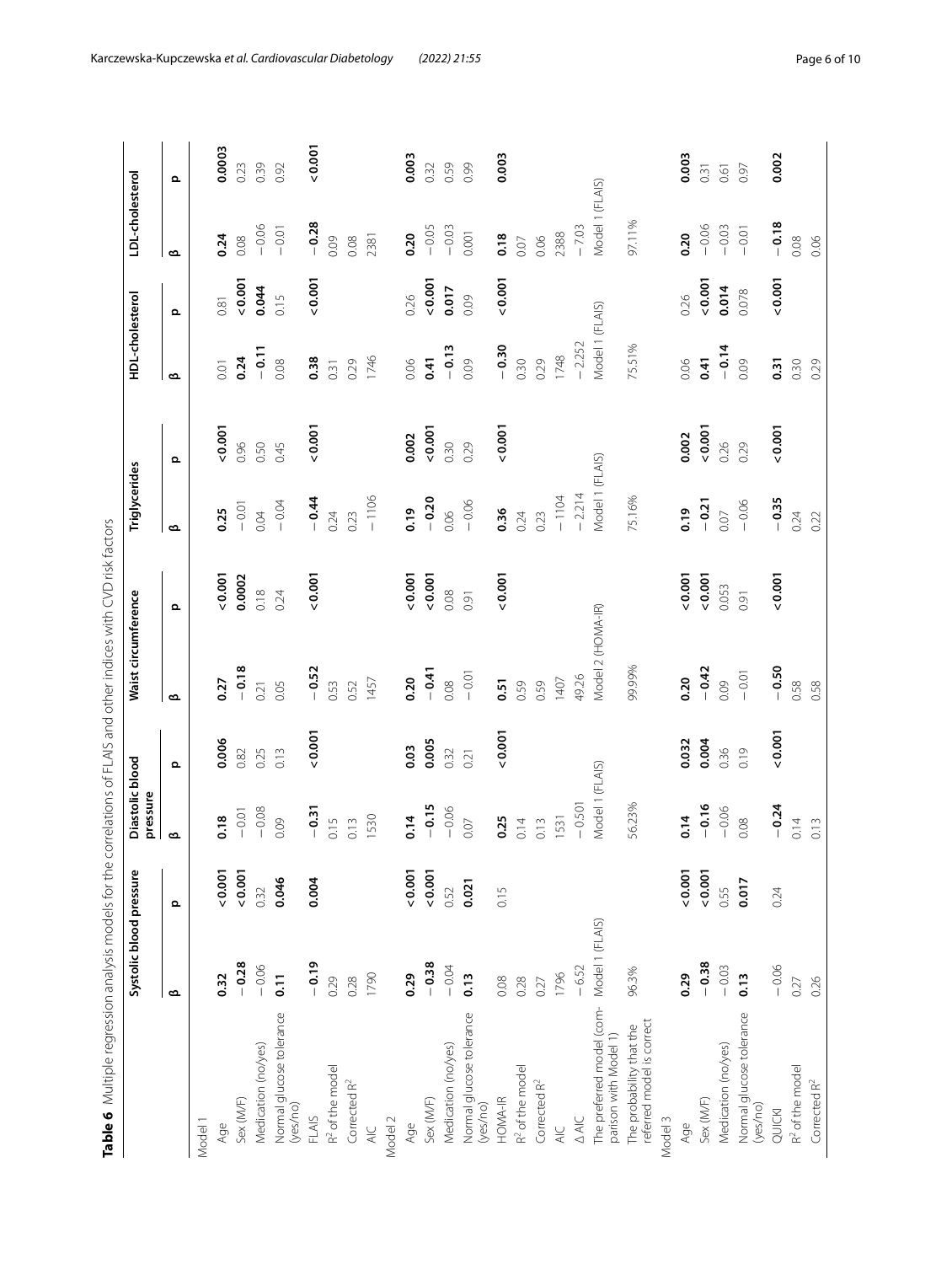|                                                                                                                                                                                                                                                                                                                                                          | Systolic blood pressure |       | Diastolic blood<br>pressure |       | Waist circumference |                                                                         | Triglycerides          |       | HDL-cholesterol   |       | LDL-cholesterol   |       |
|----------------------------------------------------------------------------------------------------------------------------------------------------------------------------------------------------------------------------------------------------------------------------------------------------------------------------------------------------------|-------------------------|-------|-----------------------------|-------|---------------------|-------------------------------------------------------------------------|------------------------|-------|-------------------|-------|-------------------|-------|
|                                                                                                                                                                                                                                                                                                                                                          | ఆ                       | ௨     | മ                           | ௨     | ൶                   | ௨                                                                       | ൶                      | Ω     | ൶                 | ௨     | ൶                 | Q     |
| $rac{C}{4}$                                                                                                                                                                                                                                                                                                                                              | 1797                    |       | 1533                        |       | 413                 |                                                                         | $-1103$                |       | 1747              |       | 2387              |       |
| $\triangle$ AIC                                                                                                                                                                                                                                                                                                                                          | $-7.253$                |       | $-2.72$                     |       | 43.23               |                                                                         | $-3.237$               |       | $-1.127$          |       | $-6.554$          |       |
| (comparison with Model 1)<br>The preferred model                                                                                                                                                                                                                                                                                                         | Model 1 (FLAIS)         |       | Model 1 (FLAIS)             |       | Model 3 (QUICKI)    |                                                                         | Model 1 (FLAIS)        |       | Model 1 (FLAIS)   |       | Model 1 (FLAIS)   |       |
| referred model is correct<br>The probability that the                                                                                                                                                                                                                                                                                                    | 97.41%                  |       | 79.58%                      |       | 99.99%              |                                                                         | 83.46%                 |       | 63.73%            |       | 96.36%            |       |
| Model 4                                                                                                                                                                                                                                                                                                                                                  |                         |       |                             |       |                     |                                                                         |                        |       |                   |       |                   |       |
| Age                                                                                                                                                                                                                                                                                                                                                      | 0.29                    | 0.001 | 0.12                        | 0.069 | 0.16                | 0.001                                                                   | 0.16                   | 0.006 | 0.09              | 0.11  | 0.19              | 0.003 |
| Sex(M/F)                                                                                                                                                                                                                                                                                                                                                 | $-0.38$                 | 0.001 | $-0.16$                     | 0.003 | $-0.43$             | 0.001                                                                   | $-0.22$                | 0.001 | 0.42              | 0.001 | $-0.08$           | 0.16  |
| Medication (no/yes)                                                                                                                                                                                                                                                                                                                                      | $-0.04$                 | 0.50  | $-0.06$                     | 0.37  | <b>eo:0</b>         | 0.046                                                                   | 0.06                   | 0.29  | $-0.14$           | 0.011 | $-0.04$           | 0.52  |
| Normal glucose tolerance<br>(yes/no)                                                                                                                                                                                                                                                                                                                     | $\overline{5}$          | 0.045 | 0.06                        | 0.29  | $-0.01$             | 0.77                                                                    | $-0.09$                | 0.099 | 0.10              | 0.059 | $-0.01$           | 0.96  |
| Matsuda index                                                                                                                                                                                                                                                                                                                                            | $-0.10$                 | 0.06  | $-0.26$                     | 0.001 | $-0.49$             | 0.001                                                                   | $-0.40$                | 0.001 | 0.31              | 0.001 | $-0.15$           | 0.012 |
| R <sup>2</sup> of the model                                                                                                                                                                                                                                                                                                                              | 0.28                    |       | 0.14                        |       | 0.56                |                                                                         | 0.26                   |       | 0.30              |       | 0.07              |       |
| Corrected R <sup>2</sup>                                                                                                                                                                                                                                                                                                                                 | 0.27                    |       | 0.13                        |       | 0.56                |                                                                         | 0.25                   |       | 0.29              |       | 0.06              |       |
| $rac{C}{4}$                                                                                                                                                                                                                                                                                                                                              | 1786 (vs 1781)          |       | 1524 (vs<br>1523)           |       | 1422 (vs 1450)      |                                                                         | $-1106$ (vs<br>$-1099$ |       | 1739 (vs<br>1736) |       | 2367 (vs<br>2358) |       |
| AIC<br>AIC                                                                                                                                                                                                                                                                                                                                               | $-5.011$                |       | $-1.282$                    |       | 27.59               |                                                                         | 7.65                   |       | $-3.304$          |       | $-9.047$          |       |
| (comparison with Model 1)<br>The preferred model                                                                                                                                                                                                                                                                                                         | Model 1 (FLAIS)         |       | Model 1 (FLAIS)             |       | Model 4 (Matsuda)   |                                                                         | Model 4 (Matsuda)      |       | Model 1 (FLAIS)   |       | Model 1 (FLAIS)   |       |
| referred model is correct<br>The probability that the                                                                                                                                                                                                                                                                                                    | 92.45%                  |       | 65.5%                       |       | 99.99%              |                                                                         | 97.86%                 |       | 83.91%            |       | 98.93%            |       |
| Significant beta coefficients are indicated in bold. AIC, Akaike Information Criterion. The lower AIC, the better fit of the model. Δ AIC was calculated as AIC model 1—AIC model 2, 3 or 4, i.e. the negative values indicate<br>Matsuda index was calculated in 337, therefore, slightly different<br>that the preferred model is model 1 (with FLAIS) |                         |       |                             |       |                     | AIC from Model 1 was taken for comparisons and $\Delta$ AIC calculation |                        |       |                   |       |                   |       |

Karczewska‑Kupczewska *et al. Cardiovascular Diabetology (2022) 21:55* Page 7 of 10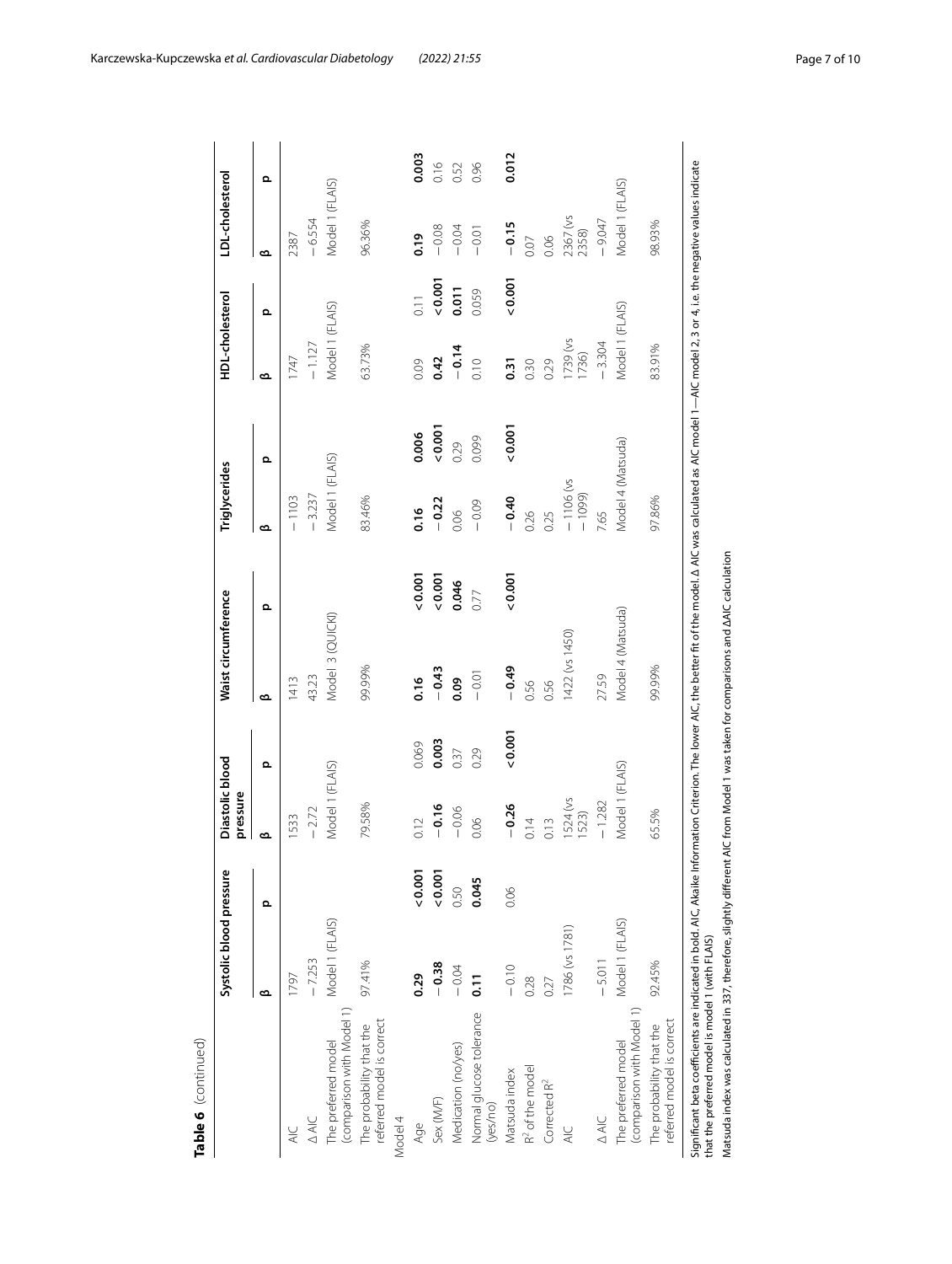normal glucose tolerance. In the aforementioned study with insulin sensitivity as a negative predictor of CHD, the population was nondiabetic and approx. 80% had normal glucose tolerance at the baseline of 10-year observation [[20\]](#page-8-18). In the study of 295 adolescents, insulin resistance assessed with hyperinsulinemic-euglycemic clamp was associated with CVD risk factors, systolic blood pressure, triglycerides, HDL-cholesterol and fasting insulin, and interacted with obesity in these associations [\[25](#page-8-24)]. It is well established that insulin resistance is related to blood pressure [[26](#page-8-25)] and that subjects with hypertension demonstrate a decreased insulin sensitivity even at the early stage of the disease [[27\]](#page-8-26). In this context, the relationships of FLAIS with systolic and diastolic blood pressure in the group with normal glucose tolerance provide a possible advantage of FLAIS over other indices based on glucose and insulin measurements in assessing insulin resistance-associated CVD risk in a population with normal glucose tolerance.

It is worth to underline that FLAIS, but not other indices, was related to LDL-cholesterol in the group with normal glucose tolerance. LDL-cholesterol is not a component of metabolic syndrome. However, as already mentioned, it may also be related to insulin resistance and it may also act synergistically with the components of metabolic syndrome to accelerate atherogenesis [\[28](#page-8-27)].

FLAIS was lower in individuals with prediabetes/diabetes and was also related to all analyzed CVD risk factors in this group. Prediabetes itself is CVD risk factor [\[29](#page-8-28)]. It increased the risk of unrecognized myocardial infarction in comparison to normal glucose tolerance in population without CVD at baseline [\[30](#page-8-29)]. Prediabetes is also associated with an increased values of the individual components of metabolic syndrome [[31\]](#page-9-0), as we also observed in our study. It is important to note that FLAIS was related to all CVD risk factors also in the group with prediabetes/diabetes and the correlations coefficients were slightly higher or comparable to the correlations observed for the indices based on blood glucose and insulin concentrations. One may suppose that FLAIS may accurately refect the cluster of CVD risk factors associated with insulin resistance also in prediabetes and diabetes. It should be noted that in the adjusted models, FLAIS, but not the presence of prediabetes or diabetes, was a signifcant predictor of all analyzed cardiovascular risk factors. These data additionally indicate the importance of focusing on insulin resistance in the prevention of CVD.

The correlation coefficients between FLAIS and CVD risk factors were also higher than those observed for individual parameters forming FLAIS. In previous studies, increased RBC was a predictor of CVD events in 6-year follow-up [[32\]](#page-9-1). Serum AlAt activity was associated with most CVD risk factors [\[33](#page-9-2)]. Serum C-peptide was identifed as a predictor of CVD and overall death in nondiabetic adults, better than glucose and/or insulinderived measures [\[34](#page-9-3)]. Higher serum SHBG was associated with a more favorable cardiometabolic risk profle [[35\]](#page-9-4). Adiponectin is an adipokine with insulin-sensitizing, anti-infammatory and antiatherogenic properties, which is inversely related to CVD risk factors [\[36](#page-9-5), [37](#page-9-6)]. IGFBP- was associated with CVD events in an analysis of 3523 Framingham Heart Study participants  $[38]$  $[38]$  $[38]$ . These results are in agreement with our data showing signifcant correlations between parameters forming FLAIS and CVD risk factors in almost all situations (except correlations of adiponectin with LDL-cholesterol). However, the correlation coefficients of FLAIS with CVD risk factors were higher than those observed for individual parameters of FLAIS formula. Thus, similarly to the correlation between FLAIS and clamp-derived insulin sensitivity, the strength of FLAIS comes from the unique combination of the individual parameters and from balancing the contribution of each variable to the fnal equation.

It should be noted that Białystok Plus study is a population-based study and the individuals recruited for the study had diferent medical conditions and received different treatment. Our results give a support for the usefulness of FLAIS in the studies of general population. The usefulness of FLAIS as a predictor of CVD should be studies further in prospective studies.

## **Conclusions**

FLAIS represents useful index to assess the cluster of insulin resistance-associated CVD risk factors in general population.

#### **Abbreviations**

CVD: Cardiovascular disease; CHD: Coronary heart disease; BMI: Body mass index; OGTT: Oral glucose tolerance test; FLAIS: Fasting laboratory assessment of insulin sensitivity; RBC: Red blood cells; AlAt: Alanine aminotransferase; SHBG: Sex hormone-binding globulin; IGFBP-1: Insulin-like growth factor-binding protein 1; IFG: Impaired fasting glucose; IGT: Impaired glucose tolerance; HOMA-IR: Homeostasis model assessment-insulin resistance; QUICKI: Quantitative insulin sensitivity check index.

#### **Acknowledgements**

Not applicable.

#### **Author contributions**

MKK participated in the study design, performed the statistics, analysed data and wrote the manuscript; AN collected data and analysed data; MK, ZS, and MD collected data; AS participated in the study design and collected data, MS performed the statistics and analysed data; IK participated in the study design and revised the manuscript; KK participated in the study design, collected data and revised the manuscript. All author read and approved the fnal manuscript.

#### **Funding**

Supported by the statutory subvention of Medical University of Białystok, Poland, grant number SUB/1/N/19/002/1208 and SUB/1/N/20/004/1208.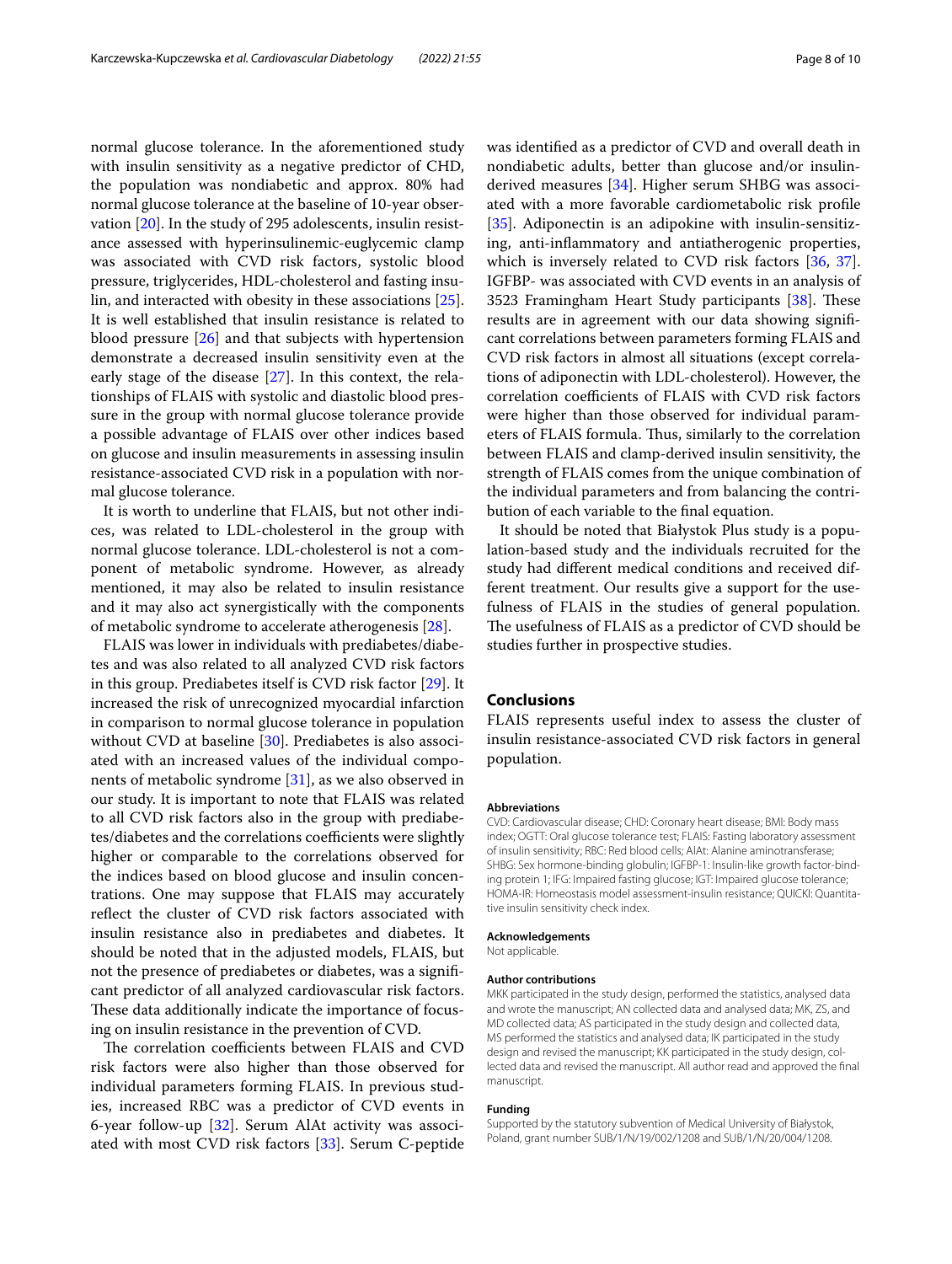#### **Availability of data and materials**

The datasets analysed in the current study are available from the corresponding author on reasonable request.

## **Declarations**

#### **Ethics approval and consent to participate**

The study protocols were approved by the local ethics committee of the Medical University of Białystok, Poland. A written informed consent was obtained from all volunteers from all the groups before their participation in the study.

#### **Consent for publication**

Not applicable.

#### **Competing interests**

MKK and MS are authors of the patent regarding the presented index. All other authors declare that they have no competing interests.

#### **Author details**

<sup>1</sup> Department of Internal Medicine and Metabolic Diseases, Medical University of Białystok, M.C. Skłodowskiej 24a, 15-276 Białystok, Poland. <sup>2</sup> Department of Prophylaxis of Metabolic Diseases, Institute of Animal Reproduction and Food Research, Polish Academy of Sciences, Olsztyn, Poland. <sup>3</sup>Department of Population Medicine and Lifestyle Diseases Prevention, Medical University of Białystok, Białystok, Poland. <sup>4</sup> Department of Cardiology, Medical University of Białystok, Białystok, Poland.

#### Received: 22 December 2021 Accepted: 19 March 2022 Published online: 19 April 2022

#### **References**

- <span id="page-8-0"></span>De Fronzo RA. Insulin resistance, lipotoxicity, type 2 diabetes and atherosclerosis: the missing links. The Claude Bernard Lecture 2009. Diabetologia. 2010;53:1270–87.
- <span id="page-8-1"></span>2. Fernandez-Real JM, Ricart W. Insulin resistance and chronic cardiovascular infammatory syndrome. Endocr Rev. 2003;24:278–301.
- <span id="page-8-2"></span>3. Nigro J, Osman N, Dart AM, Little PJ. Insulin resistance and atherosclerosis. Endocr Rev. 2006;27:242–59.
- <span id="page-8-3"></span>4. Ross S, Gerstein HC, Eikelboom J, Anand SS, Yusuf S, Paré G. Mendelian randomization analysis supports the causal role of dysglycaemia and diabetes in the risk of coronary artery disease. Eur Heart J. 2015;36:1454–62.
- <span id="page-8-4"></span>5. Eddy D, Schlessinger L, Kahn R, Peskin B, Schiebinger R. Relationship of insulin resistance and related metabolic variables to coronary artery disease: a mathematical analysis. Diabetes Care. 2009;32:361–6.
- <span id="page-8-5"></span>6. National Cholesterol Education Program (NCEP) Expert Panel on Detection, Evaluation, and Treatment of High Blood Cholesterol in Adults (Adult Treatment Panel III). Third Report of the National Cholesterol Education Program (NCEP) Expert Panel on detection, evaluation, and treatment of high blood cholesterol in adults (Adult Treatment Panel III) fnal report. Circulation. 2002;106:3143–421.
- <span id="page-8-6"></span>7. Alberti KG, Eckel RH, Grundy SM, Zimmet PZ, Cleeman JI, Donato KA, et al. Harmonizing the metabolic syndrome: a joint interim statement of the International Diabetes Federation Task Force on Epidemiology and Prevention; National Heart, Lung, and Blood Institute; American Heart Association; World Heart Federation; International Atherosclerosis Soci‑ ety; and International Association for the Study of Obesity. Circulation. 2009;120:1640–5.
- <span id="page-8-7"></span>8. Laakso M. Is insulin resistance a feature of or a primary risk factor for cardiovascular disease? Curr Diabetes Rep. 2015;15:105.
- <span id="page-8-8"></span>9. Salazar MR, Carbajal HA, Espeche WG, Dulbecco CA, Aizpurúa M, Marillet AG, et al. Relationships among insulin resistance, obesity, diagnosis of the metabolic syndrome and cardio-metabolic risk. Diabetes Vasc Dis Res. 2011;8:109–16.
- <span id="page-8-9"></span>10. Borén J, Chapman MJ, Krauss RM, Packard CJ, Bentzon JF, Binder CJ, et al. Low-density lipoproteins cause atherosclerotic cardiovascular disease: pathophysiological, genetic, and therapeutic insights: a consensus statement from the European Atherosclerosis Society Consensus Panel. Eur Heart J. 2020;41:2313–30.
- <span id="page-8-10"></span>11. Ramakrishnan G, Arjuman A, Suneja S, Das C, Chandra NC. The association between insulin and low-density lipoprotein receptors. Diabetes Vasc Dis Res. 2012;9:196–204.
- <span id="page-8-11"></span>12. Duvillard L, Florentin E, Lizard G, Petit JM, Galland F, Monier S, et al. Cell surface expression of LDL receptor is decreased in type 2 diabetic patients and is normalized by insulin therapy. Diabetes Care. 2003;26:1540–4.
- <span id="page-8-12"></span>13. Amutha A, Pradeepa R, Chella KS, Anjana RM, Unnikrishnan R, Mohan V. Lipid profle in childhood- and youth-onset type 2 diabetes and their association with microvascular complications. J Assoc Physicians India. 2017;65:42–7.
- <span id="page-8-13"></span>14. Visseren FLJ, Mach F, Smulders YM, Carballo D, Koskinas KC, Bäck M, et al. 2021 ESC Guidelines on on cardiovascular disease prevention in clinical practice. Eur Heart J. 2021;42:3227–337.
- <span id="page-8-14"></span>15. Yip J, Facchini FS, Reaven GM. Resistance to insulin-mediated glucose disposal as a predictor of cardiovascular disease. J Clin Endocrinol Metab. 1998;83:2773–6.
- <span id="page-8-15"></span>16. DeFronzo RA, Tobin JD, Andres R. Glucose clamp technique: a method for quantifying insulin secretion and resistance. Am J Physiol. 1979;237:E214–23.
- <span id="page-8-16"></span>17. Matthews DR, Hosker JP, Rudenski AS, Naylor BA, Treacher DF, Turner RC. Homeostasis model assessment: insulin resistance and beta-cell function from fasting plasma glucose and insulin concentrations in man. Diabetologia. 1985;28:412–9.
- <span id="page-8-23"></span>18. Katz A, Nambi SS, Mather K, Baron AD, Follmann DA, Sullivan G, et al. Quantitative insulin sensitivity check index: a simple, accurate method for assessing insulin sensitivity in humans. J Clin Endocrinol Metab. 2000;85:2402–10.
- <span id="page-8-17"></span>19. Matsuda M, DeFronzo RA. Insulin sensitivity indices obtained from oral glucose tolerance testing: comparison with the euglycemic insulin clamp. Diabetes Care. 1999;22:1462–70.
- <span id="page-8-18"></span>20. Zethelius B, Lithell H, Hales CN, Berne C. Insulin sensitivity, proinsulin and insulin as predictors of coronary heart disease a population-based 10-year, follow-up study in 70-year old men using the euglycaemic insulin clamp. Diabetologia. 2005;48:862–7.
- <span id="page-8-19"></span>21. Wiberg B, Sundström J, Zethelius B, Lind L. Insulin sensitivity measured by the euglycaemic insulin clamp and proinsulin levels as predictors of stroke in elderly men. Diabetologia. 2009;52:90–6.
- <span id="page-8-20"></span>22. Karczewska-Kupczewska M, Nikołajuk A, Stefanowicz M, Matulewicz N, Arnoriaga-Rodriguez M, Fernandez-Real JM, et al. Novel laboratory index, based on fasting blood parameters, accurately refects insulin sensitivity. J Clin Endocrinol Metab. 2021;106:e5208–21.
- <span id="page-8-21"></span>23. Chlabicz M, Jamiołkowski J, Łaguna W, Sowa P, Paniczko M, Łapińska M, et al. A similar lifetime CV risk and a similar cardiometabolic profle in the moderate and high cardiovascular risk populations: a populationbased study. J Clin Med. 2021;10:1584.
- <span id="page-8-22"></span>24. Chlabicz M, Dubatówka M, Jamiołkowski J, Sowa P, Łapińska M, Raczkowski A, et al. Subjective well-being in non-obese individuals depends strongly on body composition. Sci Rep. 2021;11:21797.
- <span id="page-8-24"></span>25. Sinaiko AR, Steinberger J, Moran A, Prineas RJ, Vessby B, Basu S, Tracy R, Jacobs DR Jr. Relation of body mass index and insulin resistance to cardiovascular risk factors, infammatory factors, and oxidative stress during adolescence. Circulation. 2005;111:1985–91.
- <span id="page-8-25"></span>26. Jung CH, Jung SH, Lee B, Rosenberg M, Reaven GM, Kim SH. Relationship among age, insulin resistance, and blood pressure. J Am Soc Hypertens. 2017;11:359–65.
- <span id="page-8-26"></span>27. Sironi AM, Pingitore A, Ghione S, De Marchi D, Scattini B, Positano V, et al. Early hypertension is associated with reduced regional cardiac function, insulin resistance, epicardial, and visceral fat. Hypertension. 2008;51:282–8.
- <span id="page-8-27"></span>28. Howard BV, Robbins DC, Sievers ML, Lee ET, Rhoades D, Devereux RB, et al. LDL cholesterol as a strong predictor of coronary heart disease in diabetic individuals with insulin resistance and low LDL: The Strong Heart Study. Arterioscler Thromb Vasc Biol. 2000;20:830–5.
- <span id="page-8-28"></span>29. Brannick B, Dagogo-Jack S. Prediabetes and cardiovascular disease: pathophysiology and interventions for prevention and risk reduction. Endocrinol Metab Clin N Am. 2018;47:33–50.
- <span id="page-8-29"></span>30. Stacey RB, Leaverton PE, Schocken DD, Peregoy JA, Bertoni AG. Prediabetes and the association with unrecognized myocardial infarction in the multi-ethnic study of atherosclerosis. Am Heart J. 2015;170:923–8.